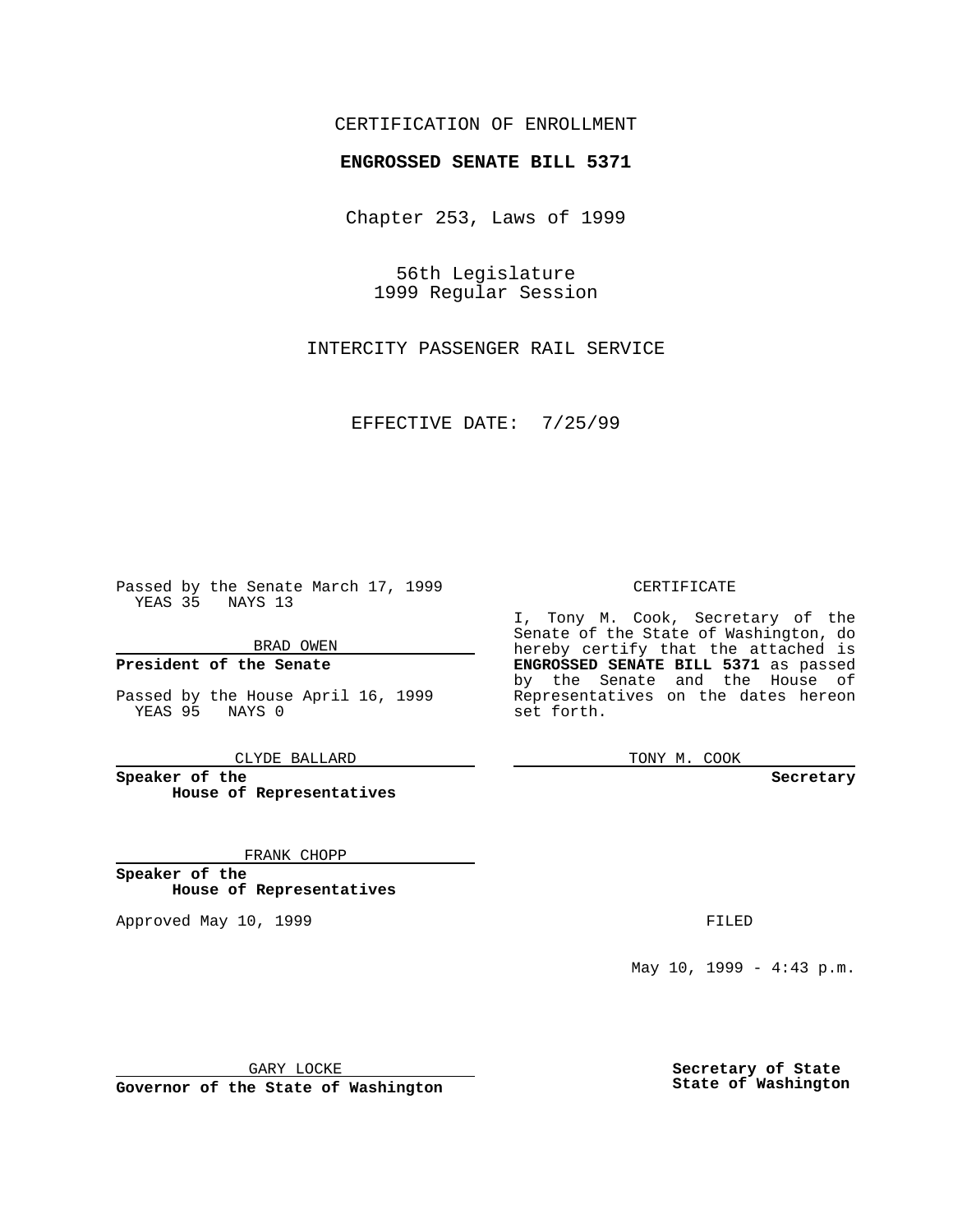## **ENGROSSED SENATE BILL 5371** \_\_\_\_\_\_\_\_\_\_\_\_\_\_\_\_\_\_\_\_\_\_\_\_\_\_\_\_\_\_\_\_\_\_\_\_\_\_\_\_\_\_\_\_\_\_\_

\_\_\_\_\_\_\_\_\_\_\_\_\_\_\_\_\_\_\_\_\_\_\_\_\_\_\_\_\_\_\_\_\_\_\_\_\_\_\_\_\_\_\_\_\_\_\_

Passed Legislature - 1999 Regular Session

#### **State of Washington 56th Legislature 1999 Regular Session**

**By** Senators Jacobsen, Horn, Haugen, Franklin, Costa and Kohl-Welles; by request of Department of Transportation

Read first time 01/21/1999. Referred to Committee on Transportation.

 AN ACT Relating to intercity passenger rail service; and adding new sections to chapter 47.79 RCW.

BE IT ENACTED BY THE LEGISLATURE OF THE STATE OF WASHINGTON:

 NEW SECTION. **Sec. 1.** A new section is added to chapter 47.79 RCW to read as follows:

 Subject to appropriation, the department is authorized to acquire by purchase, lease, condemnation, gift, devise, bequest, grant, or exchange, title to or any interests or rights in real property adjacent to or used in association with state intercity passenger rail service which may include, but are not limited to, depots, platforms, parking areas, and maintenance facilities. The department is authorized to contract with a public or private entity for the operation, maintenance, and/or management of these facilities.

 NEW SECTION. **Sec. 2.** A new section is added to chapter 47.79 RCW to read as follows:

 Subject to appropriation, the department is authorized to accept and expend or use gifts, grants, and donations for the benefit of any depot, platform, parking area, maintenance facility, or other